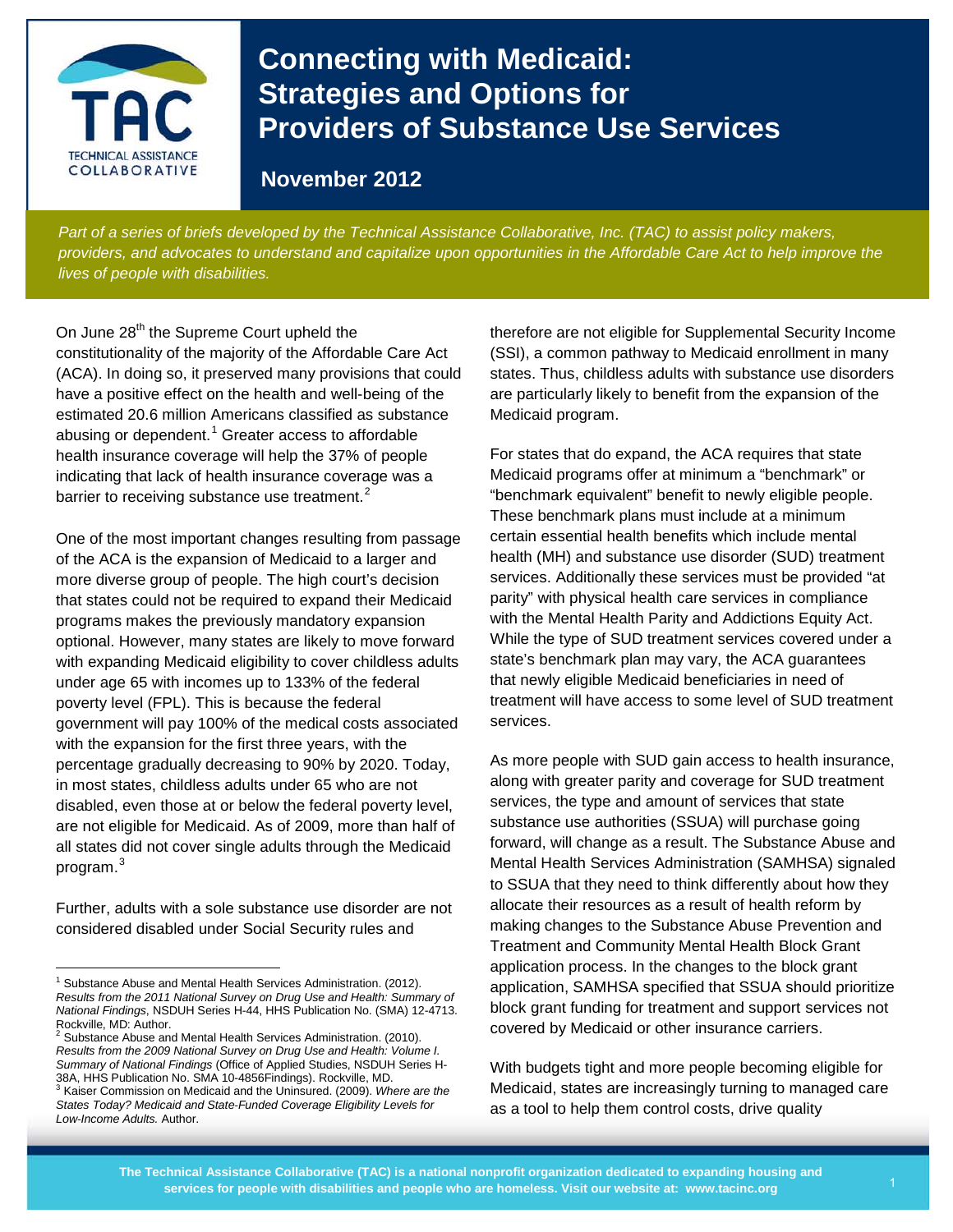improvements, and coordinate care for people with chronic health issues. Developing skills in working in a managed care environment such as third-party billing, setting staff productivity standards, and understanding how to apply medical necessity criteria will become critical to a provider's ability to compete in the behavioral healthcare marketplace.

As these examples suggest, the landscape for how substance use treatment services are financed, delivered, and purchased is dramatically changing. For providers of substance use treatment services, these changes present great opportunity to serve more people by tapping into Medicaid funding. According to the 2010 National Survey of Substance Abuse Treatment Services (N-SSATS), approximately 55% of facilities<sup>[4](#page-1-0)</sup> surveyed reported accepting Medicaid.<sup>[5](#page-1-1)</sup> With the role of Medicaid as a purchaser of substance use treatment services greatly expanding, substance use providers will need to become familiar how the program operates and what opportunities exist for providing Medicaid funded substance use treatment services.

For providers only familiar with utilizing state or county contracts, grants, or philanthropic funding to support their operation, the transition to Medicaid and managed care can be daunting and many may struggle with where to start. Other organizations may not want to directly provide Medicaid services, but are interested in identifying concrete strategies for connecting people with SUD to services and supports offered by Medicaid. This brief will summarize various options for providers interested in establishing clearer pathways or connections with Medicaid, including key questions to consider for providers interested in delivering Medicaid services.

# **Option 1: Become a Medicaid Provider**

-

Becoming an established Medicaid provider can seem like an intimidating process and many organizations are

unsure of where to begin. Medicaid is a complex program with a myriad of rules and regulations that can be difficult to navigate. A good place to start is by learning about the Medicaid program in your state. While the federal government shares in the cost of each state's Medicaid program and sets general guidelines that state's must follow, states have broad discretion about what services are covered, who can deliver those services, and who is eligible.<sup>[6](#page-1-2)</sup> This is why the Medicaid program in Florida looks very different from the Medicaid program in Oregon. At the most basic level, you can see this state-to-state variation reflected in the names of the Medicaid program across the country; some states refer to it as, Medical Assistance (MA), some call it simply Medicaid, while others have unique names: MassHealth (Massachusetts), Medi-Cal (California), SoonerCare (Oklahoma), and TennCare (Tennessee).

### **Structural Elements**

to understand and capitalize upon opportunities in the ACA to help improve the lives of people with disabilities. Page 2

j

There are some key features of your state's Medicaid program that are important to understand. First, find out about the *structure* of the Medicaid delivery system in your state. Most states have multiple service delivery systems that include both traditional Medicaid fee-for-service systems and managed care. In fee-for-service Medicaid, providers are reimbursed for the services they provide directly by the Medicaid authority. In managed care systems, providers must become part of the provider network for that managed care company(s) in order to receive reimbursement for services they provide. Alaska for example does not operate a Medicaid managed care system. Providers in Alaska who want to deliver Medicaid covered services apply directly to the state's Medicaid agency to become a provider and receive reimbursement directly from the state. Ohio (as is the case in most states) has both managed care and traditional fee-for-service delivery systems.<sup>[7](#page-1-1)</sup> In this scenario, providers who meet the qualifications for the service(s) they want to deliver (see section on provider qualifications below) can be both a

<span id="page-1-2"></span><span id="page-1-0"></span><sup>&</sup>lt;sup>4</sup> N-SSATS collects information from all facilities in the United States, both public and private that provide SUD treatment.

<span id="page-1-1"></span><sup>5</sup> Substance Abuse and Mental Health Services Administration, Office of Applied Studies. (2011). *National Survey of Substance Abuse Treatment Services (N-SSATS): 2010. Data on Substance Abuse Treatment Facilities*, DASIS Series: S-59, HHS Publication No. (SMA) 11-4665, Rockville, MD: Substance Abuse and Mental Health Services Administration.

<sup>&</sup>lt;sup>6</sup> There are some mandatory services and populations that State Medicaid programs must cover but a wide array of optional services and populations that can also be covered at the option of each State.

According to a 2010 survey conducted by the Kaiser Commission on Medicaid and the Uninsured, only three States, Alaska, New Hampshire, and Wyoming did not operate comprehensive Medicaid managed care programs. See: *A Profile of Medicaid Managed Care Programs in 2010: Findings from a 50-State Survey.* (2010). Kaiser Commission on Medicaid and the Uninsured, Kaiser Family Foundation.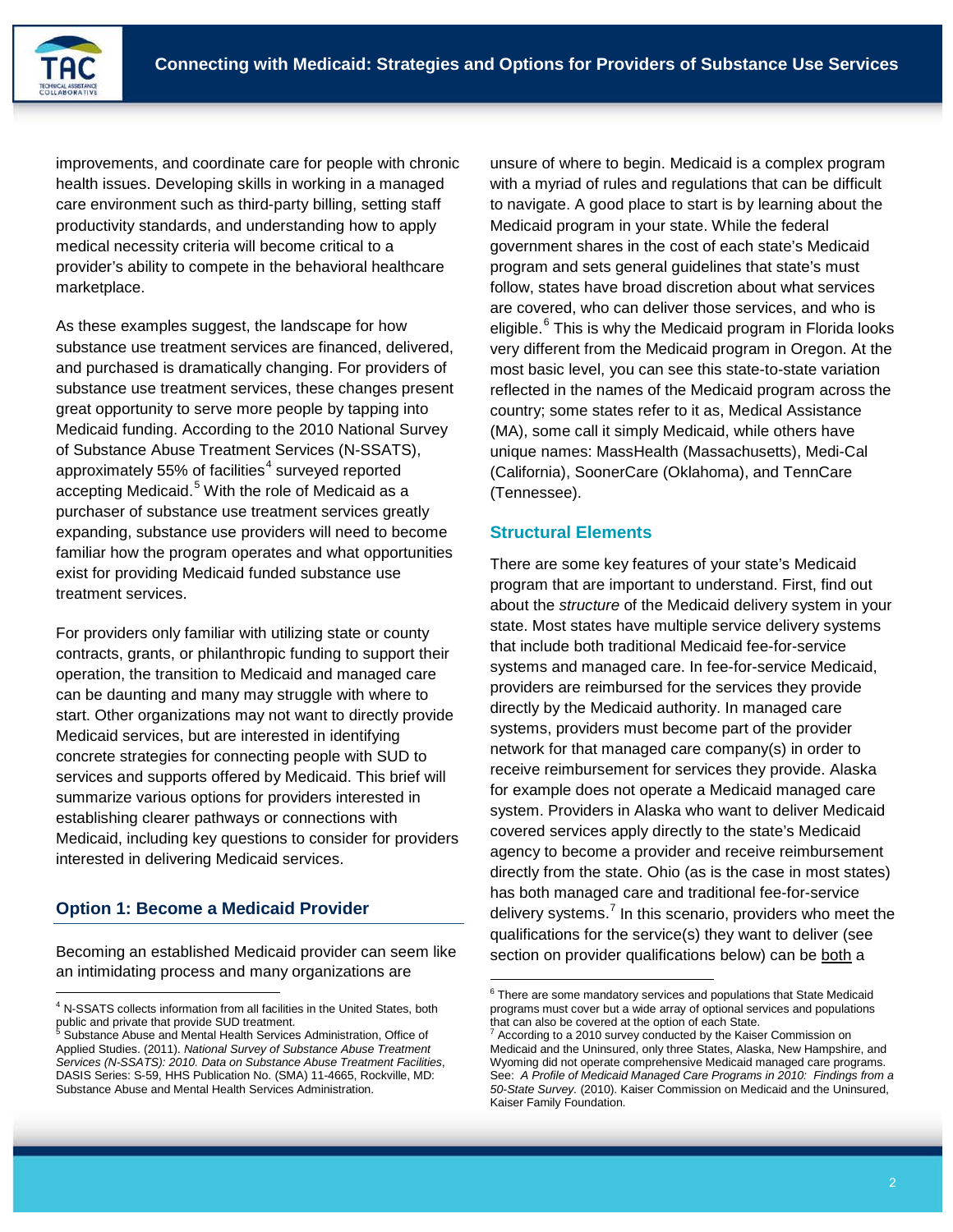Medicaid fee-for-service provider and a managed care network provider or fee-for-service only or managed care only. This would mean that the provider would need to apply directly with the Medicaid agency and complete a separate application process for each managed care company for which they want to provide services.

To determine whether to pursue becoming a fee-forservice provider or a provider in a managed care network or both, you should learn who is served through primarily (or only) through the fee-for-service system and who is served through managed care. Typically, different populations of Medicaid covered individuals are served through the fee-for-service structure and managed care. Some states require certain populations such as lowincome families with children to enroll in managed care. Other populations, such as people who are dually eligible for Medicare and Medicaid, have been exempted from enrollment in managed care. More and more states are requiring enrollment in managed care for populations that have traditionally been served through fee-for-service including people with disabilities. $8$ 

Depending on the population(s) your organization serves (e.g. adolescents, people experiencing homelessness on SSI, etc.) it might make sense to only pursue becoming a provider in a managed care network or only a fee-forservice provider. Typically the information about who is required to enroll in managed care and who is "exempt" can be found on the website of the state's Medicaid agency. States sometimes also offer easily accessible statistics on the percentage of Medicaid beneficiaries covered by managed care and those who remain in feefor-service. This information can be useful to help you decide which delivery system in which you want to participate.

<span id="page-2-1"></span>Learning about what services are provided primarily through managed care or fee-for-service will also help you decide whether to enroll as a fee-for-service or managed care provider or both. Some services might only be covered under managed care while others are only available through the traditional Medicaid fee-for-service

-

#### **Medicaid Managed Care Enrollment Brokers**

Some states use an "enrollment broker" to help people enroll in managed care. If your state uses an enrollment broker the website for this broker often provides very clear information about who can (and cannot) enroll in managed care. The [website](http://www.illinoisceb.com/whomustenroll.aspx) for the enrollment broker for the state of Illinois offers a good example of this.

system. For example, in many states Medicaid mental health and substance use benefits are "carved-out" of the traditional fee-for-service Medicaid program and covered through a managed behavioral healthcare organization (MBHO). Iowa has this type of arrangement for its Medicaid mental health benefits. In other states, like Rhode Island and Tennessee, there might be multiple managed care companies operating in a particular area, each with a separate process for becoming a network provider. The state Medicaid agency (and/or its contracted managed care enrollment broker) should have information on their website identifying the managed care organization(s) serving the state. $9$ 

State Medicaid agencies can also delegate operation of certain Medicaid benefits or programs to another state agency or to county governments. This is often the case for developmental disability services, mental health and substance use benefits, and certain 1915(c) home and community-based services waiver programs. For example, in Pennsylvania, the state Medicaid agency delegates responsibility for administration of Medicaid mental health and substance use benefits to the state Office of Mental Health and Substance Abuse Services (OMHSAS). OMHSAS then negotiated contracts with 31 county governments to provide Medicaid behavioral health services at the local level.<sup>[10](#page-2-2)</sup> These county governments in

to understand and capitalize upon opportunities in the ACA to help improve the lives of people with disabilities. Page 3

-

<span id="page-2-2"></span><span id="page-2-0"></span><sup>8</sup> Kaiser Commission on Medicaid and the Uninsured (2012). *Medicaid Managed Care: Key Data, Trends, and Issues.* Washington, D.C.: Kaiser Family Foundation.

<sup>&</sup>lt;sup>9</sup> In States like Tennessee that have managed care organizations (MCO) that are responsible for providing coverage of both physical and behavioral health benefits, sometimes the Medicaid contracted MCO will subcontract with a managed behavioral health organization (MBHO) to manage the behavioral health portion of the benefit. For example, Neighborhood Health Plan (NHP), one of the several Medicaid MCOs in Massachusetts, subcontracts with Beacon Health Strategies, a MBHO, to cover behavioral health benefits. Providers who want to deliver mental health and substance use services to NHP members, must apply to become a network provider directly with Beacon.

 $10$  There are two counties where the county chose not to enter into a contract with OMHSAS to administer these services. In those cases, OMHSAS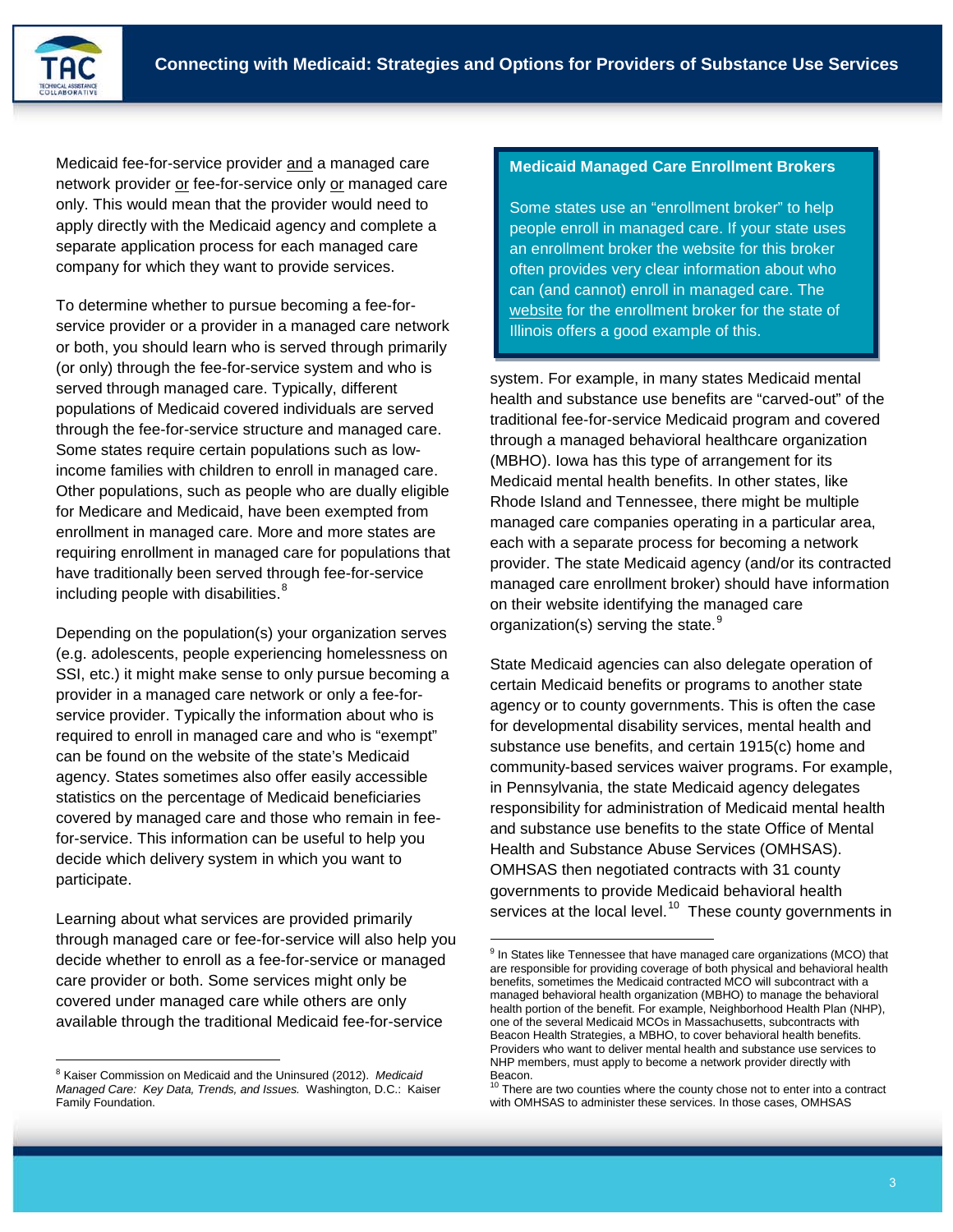turn each *subcontract* with a MBHO to administer the behavioral health benefits for that county. So in this scenario, organizations interested in becoming a Medicaid provider of one or more behavioral health services in a particular county apply directly with the county's contracted behavioral health organization.

Sound complicated? It can be. Often the most efficient way to learn about whom to approach about becoming a Medicaid provider is to reach-out to a familiar provider in your area. As an established provider of Medicaid services they have successfully navigated the system and can tell you the best place to start. The provider trade organization in your state might also be a good place to go for information and technical assistance around how to become a Medicaid provider. They could partner with managed care organizations and the Medicaid agency to host trainings about how to work with managed care companies, provide technical assistance on topics such as compliance, third-party billing, and health information technology. Additional resources are located at the end of this document.

# **Provider Qualifications**

-

Regardless of the delivery system, all Medicaid services have requirements, sometimes referred to as "credentialing criteria" that describe the qualifications necessary to provide any given Medicaid service. There are several places you can locate the provider qualifications for a service you want to provide. The provider qualifications for fee-for-service Medicaid providers are typically located in a state's Medicaid plan, a state's Medicaid provider manual, and/or in a state's regulations governing their Medicaid program.

Keep in mind that sometimes a state's Medicaid regulations might require that a provider first be accredited or licensed by another entity such as the state's Public Health Department or the National Committee on Quality Assurance. For example, New York requires that *before* providers interested in delivering Medicaid-funded substance use services can apply to become Medicaid

contracted directly with managed care organizations to cover MH/SUD benefits for Medicaid beneficiaries living in those counties.

providers, they must first be certified by the state's Office of Alcoholism and Substance Abuse Services.

It is important to distinguish here the *provider type* (e.g. clinic, hospital, nursing home, Federally Qualified Health Center, etc.) from the *practitioners* who can deliver the service (e.g. social workers, physicians, licensed alcohol and drug abuse counselor, etc.). Sometimes there are multiple provider types eligible to deliver a given Medicaid service. For example, in some states outpatient substance use counseling can be delivered by professionals in a *licensed outpatient clinic* and by a *licensed individual practitioner* (in this case the acceptable *provider types* are clinics AND individual practitioners). Other times there might be only one allowed provider type (e.g. hospital) for a given service. Both the allowed provider type and practitioner requirements are important to learn about for a particular service.

If your organization is interested in becoming a provider in a managed care network you should contact the managed care company(s) in your area to learn about their provider credentialing process. In most cases, if you want to be a provider in a managed care network only you do not have to make a separate application to the state Medicaid agency, though you will still have to meet the provider qualifications they set (e.g. licensed outpatient clinic). Sometimes the MCO will have additional criteria that a provider must meet in order to gain entry into that MCO's network. For example, a MCO might require that the organization be accredited by the Joint Commission or the Council on Accreditation (CoA) or carry a certain amount of malpractice insurance.

### **Infrastructure Requirements**

to understand and capitalize upon opportunities in the ACA to help improve the lives of people with disabilities. Page 4

In addition to the provider qualifications above, there are some other organizational infrastructure requirements for providers who want to deliver Medicaid reimbursable services. Providers must develop systems for billing, documentation, supervision of staff, monitoring quality of care, and measuring and monitoring staff productivity. These additional organizational competencies can sometimes be difficult to implement, especially for smaller organizations that do not have the resources to devote to developing these capacities. Again, talking with an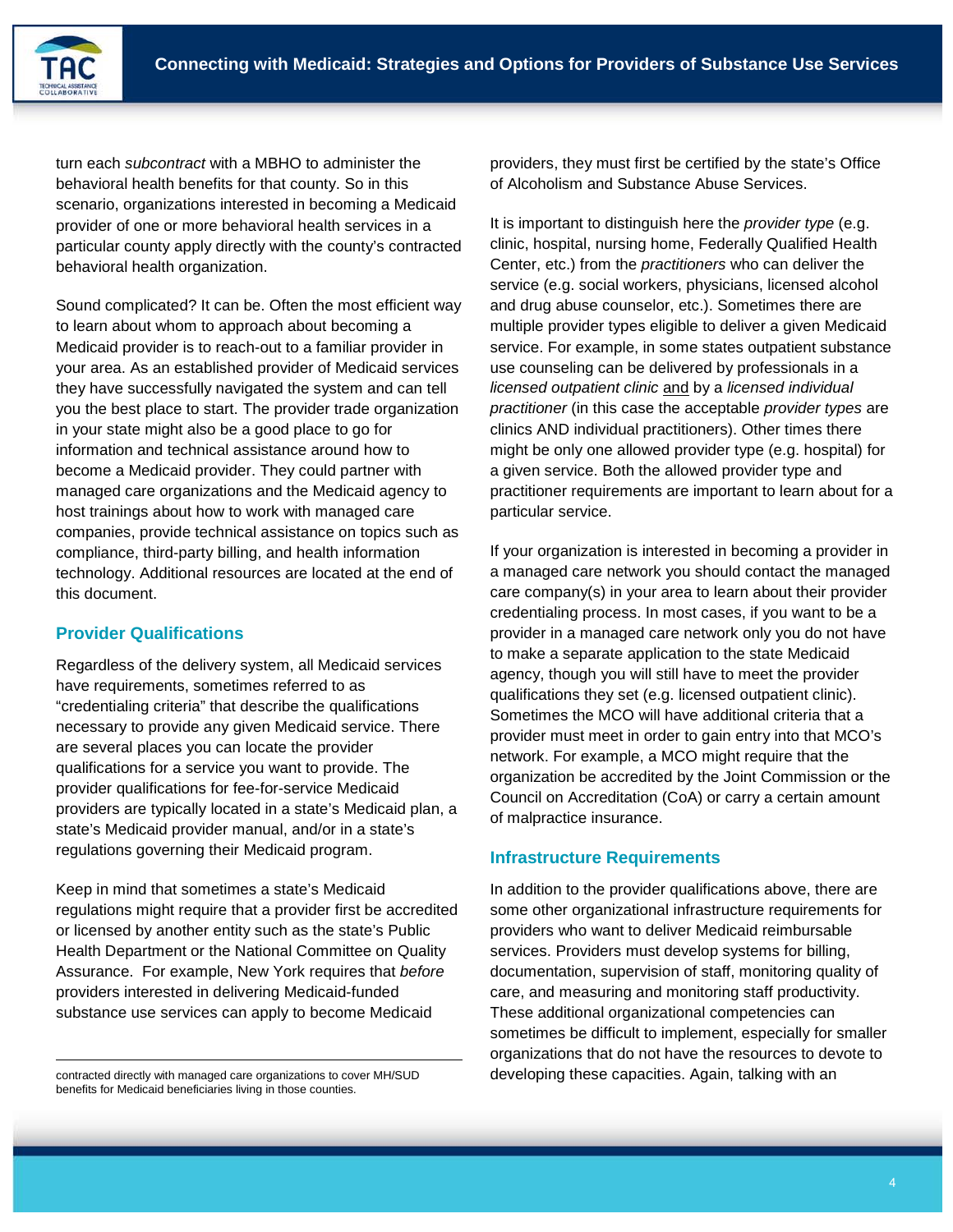

established Medicaid provider will offer you a good sense of what is required in order to be a successful provider.

For organizations that remain interested in becoming a Medicaid provider, the steps outlined in the Appendix will help your organization begin a self-assessment process to determine if becoming a Medicaid provider makes sense for your organization.

# **Option 2: Subcontracting with a Medicaid Provider**

After reviewing the list of requirements, some providers might feel overwhelmed or discouraged about the prospect of becoming a Medicaid provider. For providers who want to deliver a service, but either are not eligible or do not have enough clients to develop and support the necessary infrastructure, subcontracting with an established Medicaid

As part of its own health care reform efforts, Massachusetts provided multi-year grants to 51 community-based organizations including community-health centers, hospitals, and multiservice centers to hire outreach workers who offer education about health insurance, conduct outreach to potentially enrollees, and assist people with health insurance enrollment and re-enrollment. New York State operates a similar program where community-based organizations provide "facilitated enrollment" in the state's health insurance programs for low-income persons including Medicaid.

provider could be a viable option. This arrangement would allow an organization to deliver services without having to devote resources to developing a billing infrastructure for example, because billing would be done by the contracted provider. Under this type of arrangement an organization would still have to deliver the service in accordance with any established service requirements (e.g. completing an initial assessment within one business day). It also does not waive requirements for the type of staff persons who can deliver a service (e.g. certified alcohol and drug counselor, nurse, etc.). However, subcontracting arrangements are often a good option for smaller organizations with experience in working with special or

underserved populations. For example, an organization with experience in working with people who are homeless might have the expertise to deliver substance use counseling services to people who have a SUD and are also homeless; but otherwise might not meet the qualifications to be a Medicaid provider (e.g. the state requires the provider to be a community mental health center). Even if such a provider met the Medicaid provider qualifications, it is also unlikely that the small volume of clients that the organization could serve through this program could generate enough Medicaid billing revenue to develop the necessary infrastructure (e.g. billing, documentation, etc.). In this case, subcontracting with a Medicaid provider who has a contract to provide substance use disorder services would make it possible for the provider to deliver this service without directly becoming a Medicaid provider.

When considering subcontracting it is important to also make sure that there are not any restrictions on subcontracting as is sometimes is the case with certain services. It is also important to research established providers with whom you would like to partner, considering factors such as number of years serving Medicaid beneficiaries, financial solvency, experience with subcontracting, reputation in the community, and their operational and supervisory infrastructure. In negotiating a subcontract with an identified partner organization, it will be important to consider factors such as liability, how intakes will be managed, supervisory and reporting requirements, maintenance of medical records, how billing will be handled, and the fee that the contractor will charge for providing services such billing.

# **Option 3: Making Connections**

to understand and capitalize upon opportunities in the ACA to help improve the lives of people with disabilities. Page 5

Many organizations simply do not want to directly provide Medicaid services or might not have the necessary infrastructure or qualifications to do so. However, most organizations that work with people with SUD recognize the important role Medicaid services play in helping them gain access to treatment services.

One option is to dedicate staff or other resources to facilitating people's enrollment in Medicaid. Some states offer grants to community-based organizations so they can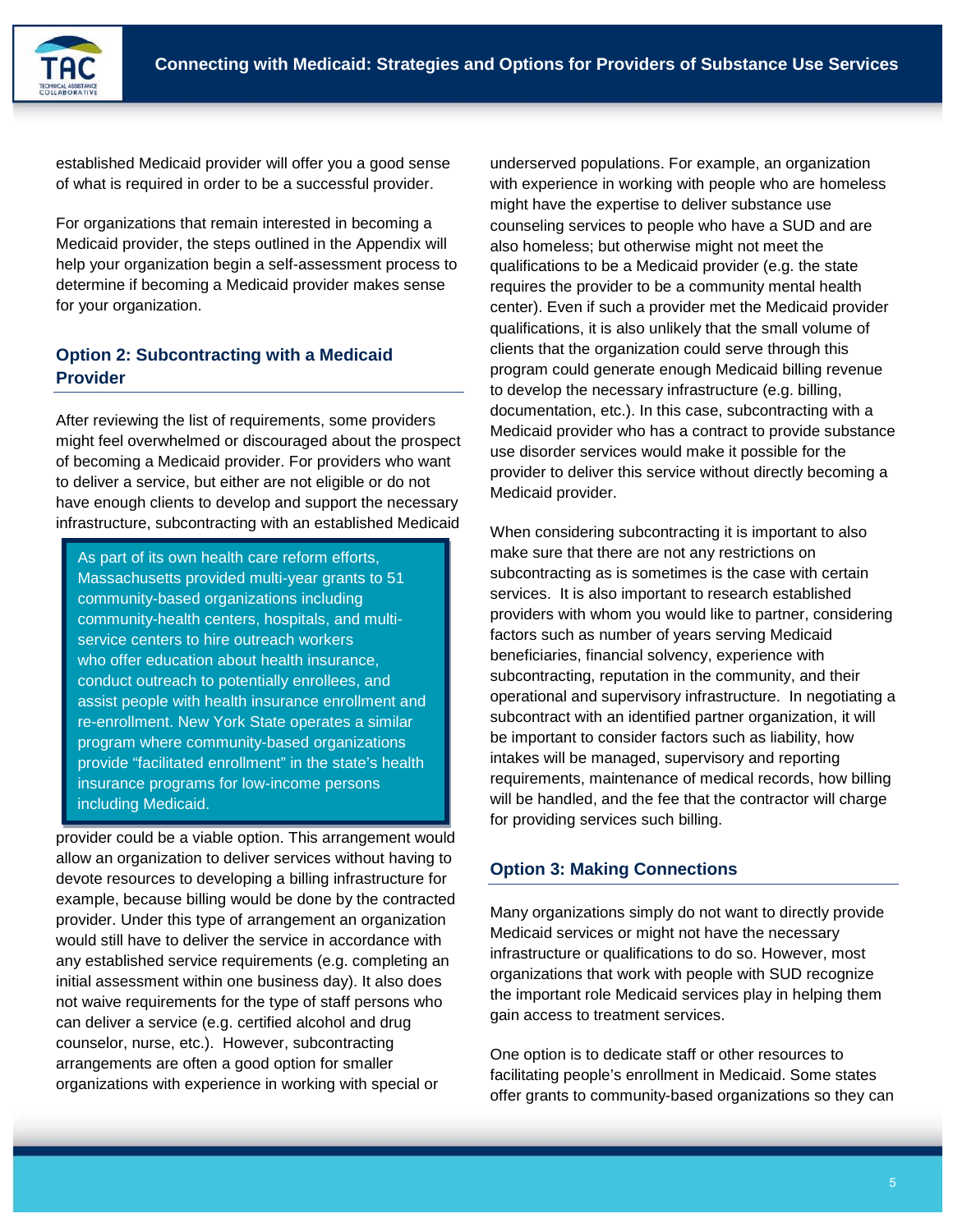

#### **What is a Health Insurance Exchange?**

The ACA requires states to establish a health insurance Exchange by 2014. An Exchange is a "virtual marketplace" where consumers can go to shop for approved health plans. These Exchanges must also be coordinated with Medicaid to allow eligible people to apply for Medicaid through a state's Exchange.

hire staff people to conduct Medicaid outreach and enrollment activities. Other states like Oklahoma, offer free trainings and technical assistance to community organizations who can then participate as "SoonerEnroll" partners. As a result of health care reform, there are likely to be a variety of new opportunities for community-based organizations and other groups who work with "hard-toreach" populations, such as people who are homeless, to connect people with Medicaid. States are actively planning for and designing their health insurance Exchanges and activities related to the expansion of Medicaid, both slated for 2014. Learning about your state's plans for health insurance outreach and enrollment is critical to ensuring that the needs of persons with SUD are considered in the design and development of these systems.

### **Conclusion**

Health reform is transforming how SUD treatment services are purchased, financed, and delivered in this country. In particular, the Medicaid program will become an increasingly important purchaser of SUD treatment services. As such, learning about the Medicaid program in your state and the opportunities and challenges that exist for substance use providers is an important task in preparing your organization for the changes resulting from health care reform.

### **For More Information**

See below for additional information about the Medicaid program and resources for providers on health care reform and working with managed care.

The Medicaid.gov website operated by the federal **Centers for Medicare and Medicaid Services** provides information about the Medicaid program including statespecific details on managed care enrollment, state plan amendments and waivers, eligible populations, and spending.

<http://www.medicaid.gov/>

The **Substance Abuse and Mental Health Services Administration's** website details information about how health reform affects people living with mental health and substance use disorders. The site includes an archive of health-reform related webinars. <http://www.samhsa.gov/healthReform/>

**NIATx** provides technical assistance, training, and resources for mental health and substance use providers on improving how care is delivered. The NIATx site includes resources such as a Third-Party Billing Guide and an interactive tool for assessing your organization's readiness for health reform. <http://www.niatx.net/>

The **National Council for Community Behavioral Healthcare** is a national mental health and substance use provider trade organization. The National Council is an excellent resource for tools and information about how to work with Medicaid and in a managed care environment. <http://www.thenationalcouncil.org/>

This brief was prepared by Kelly English of the Technical Assistance Collaborative. Editorial assistance was provided by Steve Day, Kevin Martone, and Jenny Chan. For additional information and related resources, visit www.tacinc.org.

to understand and capitalize upon opportunities in the ACA to help improve the lives of people with disabilities. Page 6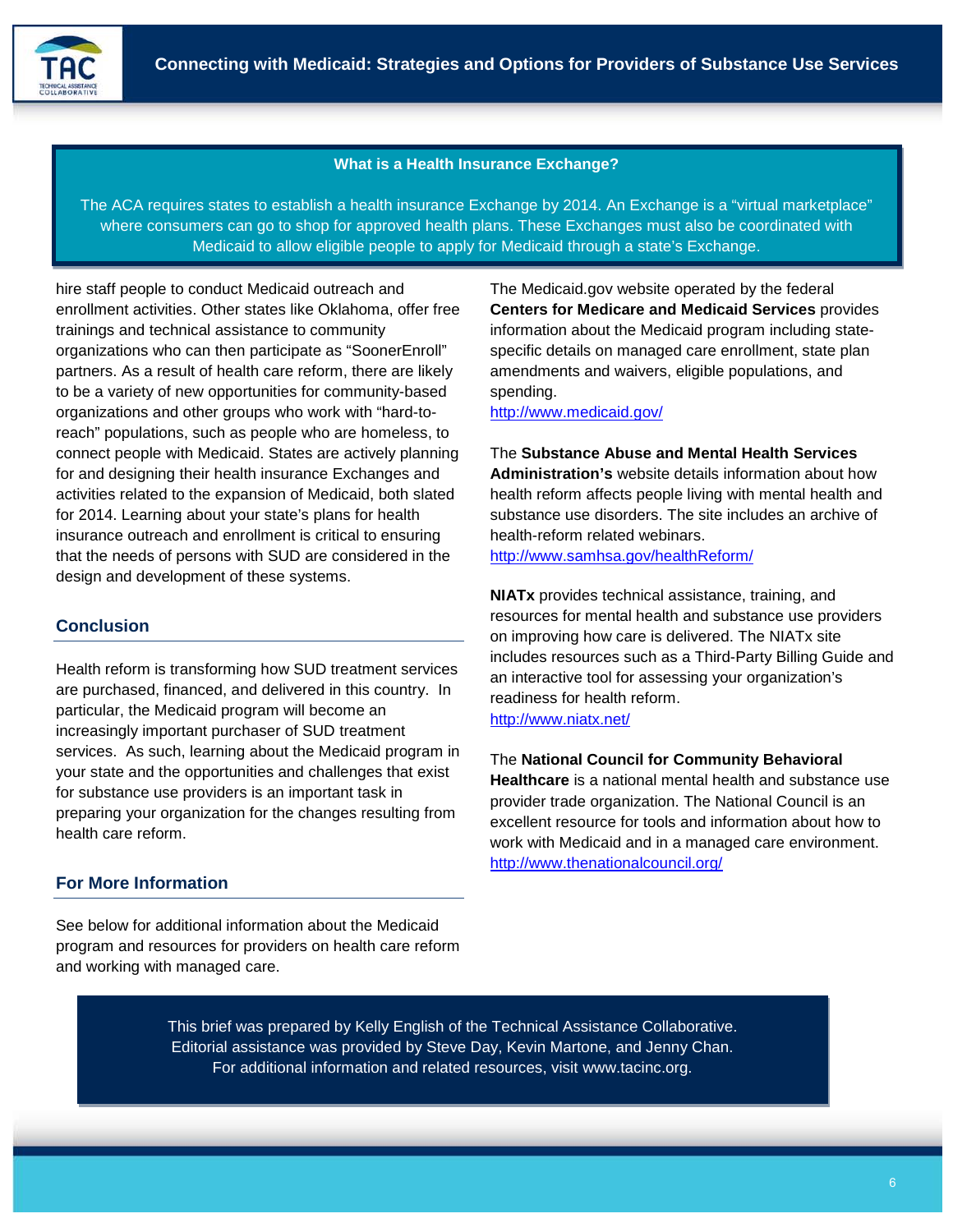# **Appendix: Self Assessment for Evaluating Organizational Capacity and Readiness to Become a Medicaid Provider**

### **Step 1: Identify Those Services that are Covered by Medicaid in Your State**

The first activity will be to clarify what services are currently covered by Medicaid in your state. You can locate this information in your state's "state plan". Each state that operates a Medicaid program must have a state plan that serves as a "master document" outlining the features and functioning of that state's Medicaid program. However, the state plan is not the only place to locate information about a state's covered services nor should it be your only source of information. This is because states do not always have their plan available online. Even when they do, the plan might not always be up-to-date and can be difficult to navigate. In states with Medicaid managed care, a managed care organization's member handbook and website, might offer more accessible information about benefits for Medicaid enrollees.<sup>[11](#page-6-0)</sup> Health New England, a MCO serving Medicaid enrollees in Massachusetts, has their [member handbook](http://www.healthnewengland.com/masshealth/MemberHandbook/HNEMemberHandbookwcovserlists7-8-10.pdf) available online, which details the covered services available to members.

A state or county's Medicaid provider manual or regulations governing the operation of their Medicaid fee-for-service program, can also provide the necessary details about Medicaid covered services. These manuals can usually be found on the state Medicaid agency's website. Florida's [Medicaid provider manuals](http://portal.flmmis.com/FLPublic/Provider_ProviderSupport/Provider_ProviderSupport_ProviderHandbooks/tabId/42/Default.aspx) offer a good example of this. Conducting interviews with existing Medicaid providers, Medicaid staff, or a local trade or advocacy organization will also yield valuable information about a state's Medicaid covered services and benefits.

For each service you should gather the following information:

-

- **Who is eligible for the service?** Some services are only available to persons of a certain age (e.g., youth under 21) or gender (e.g., pregnant women). The clinical eligibility, sometimes referred to as the "medical necessity criteria" for a particular service is also important to learn about. Many places have adopted the American Society for Addiction Medicine (ASAM) Patient Placement Criteria for making decisions about eligibility for SUD treatment services.
- **What are the necessary provider qualifications?** Is the service limited to providers in certain categories such as hospitals, licensed clinics, or community mental health centers? It is important to distinguish here the *provider type* (e.g. clinic, hospital, nursing home, etc.) from the *practitioners* who can deliver the service (e.g. licensed social workers, physicians, licensed alcohol and drug counselors, etc.). For a service such as outpatient substance use counseling, eligible *providers* might be limited to those who are certified by a state's Department of Alcohol and Drug Programs as a substance use clinic. The *practitioners* who the clinic can then employ to deliver counseling services might then be further defined as those persons who are certified or licensed by the state to provide substance use counseling such as licensed social workers, or certified alcohol and drug abuse counselors. Both the allowed provider type and practitioner requirements are important to learn about for a particular service.

In states with managed care, learning the requirements of the managed care organization (MCO) for becoming a provider of the service is also important. Sometimes the MCO will have additional criteria that a provider must meet in order to gain entry into that MCO's network. These might include requirements about the amount of malpractice insurance the provider must have after-hours availability, or required staff or positions such as a Medical Director.

• **Where can the service(s) be provided/delivered?** Some services can only be provided in a clinic or a hospital setting. Other services can be provided in homes and other community-based locations, such as shelters.

<span id="page-6-0"></span> $11$  There are usually at least two Medicaid managed care organizations operating in a State or jurisdiction. Sometimes the mental health and substance use services are "carved-out" or subcontracted to another organization known as a managed behavioral health care organization.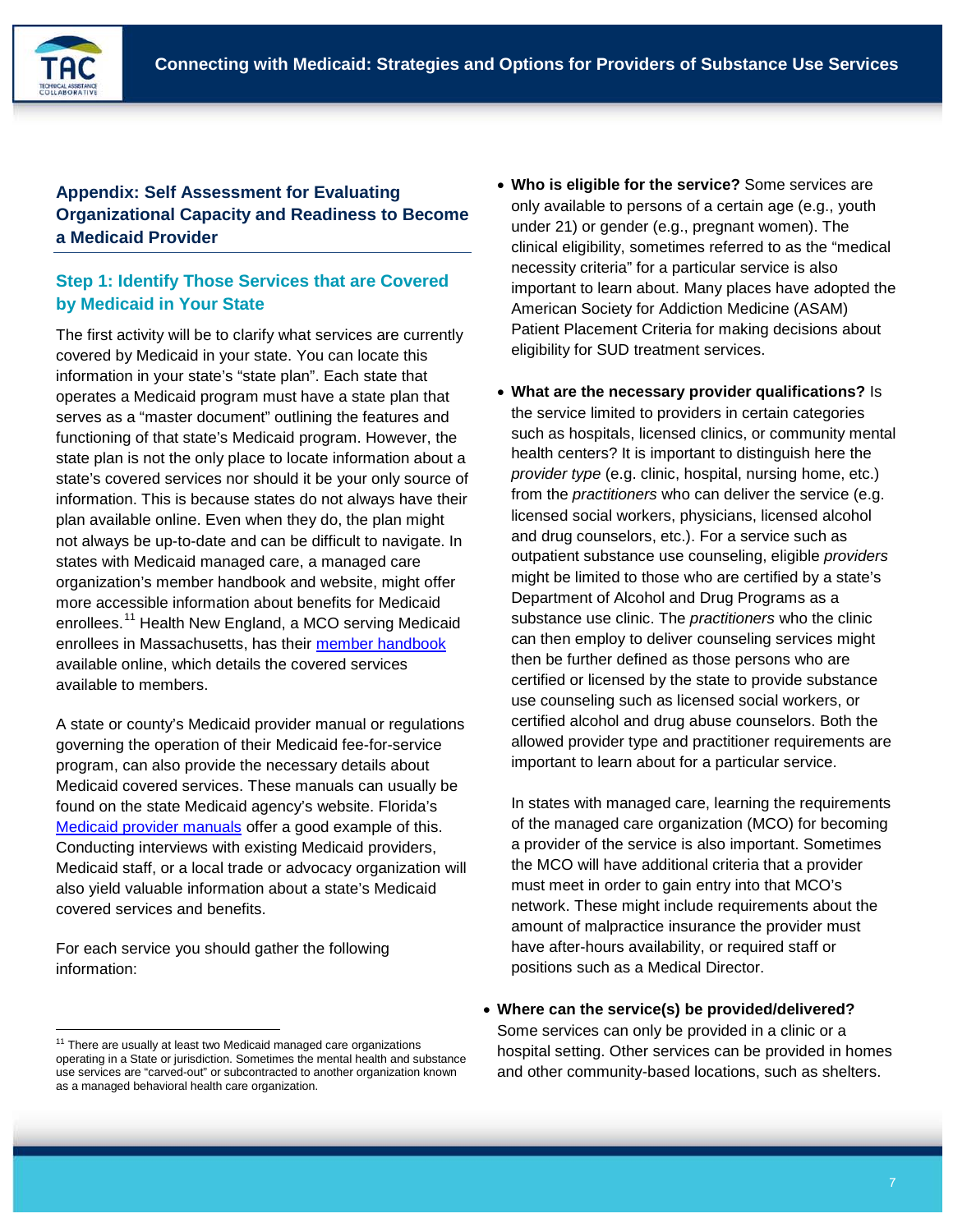

- **How must the service be performed?** Some states and Medicaid MCOs have created specific operational protocols or specifications that detail the particular activities that must be performed by the practitioners of a service, such as completing a diagnostic assessment or developing an individualized service plan. As mentioned earlier, there are some activities that providers of a Medicaid service must perform, while other activities are not permissible. For example, Title 22 of the California [Code of Regulations \(CCR\),](http://www.adp.cahwnet.gov/licensing/pdf/51341.1.pdf) specifies how providers of certain Drug Medi-Cal (DMC) services are required to deliver Medicaid covered substance use treatment services. Cross-walking these service descriptions with the activities performed by your organization will help you understand what adjustments will need to be made to how your organization currently delivers the service.
- **What is the current rate for the service and in what increments is the service billed (e.g. 15 minutes, per day, per hour, etc.)?** Knowing this information will help your organization develop a budget and business plan. It is important to note here that Medicaid managed care organizations set their own rates for the services they cover. If your organization is interested in contracting with more than one Medicaid managed care company, you should be aware that rates for the same service are likely to vary from company to company.

### **Step 2: Identify and Inventory Services Your Organization Offers**

The next step is to crosswalk the services offered now by your organization with those that are reimbursable under Medicaid. In conducting this inventory of current services, you will need to clearly identify the various activities that are associated with each service. For example, if your organization provides "case management" services, what activities do staff perform as part of that service? Do they create a plan of care? Do they take people to doctor's appointments? Do they help people search for housing? Understanding these components is critical because within a particular Medicaid service category there are some activities that *must* be performed. Under the Medicaid Targeted Case Management (TCM) option for example, case managers are required to perform certain activities, such as conducting an assessment to determine service

needs and developing an individualized plan of care. There are also activities that *cannot* be performed. For example, some providers offer assistance with job search, employment coaching and support, and pre-vocational counseling. Some of these activities may be reimbursable, depending on your state's Medicaid plan; however, certain activities, such as teaching job specific skills, are never permissible under Medicaid.

# **Step 3: Learn about the Necessary Organizational Infrastructure**

In addition to developing a picture of the Medicaid services and necessary provider characteristics, it is also important to learn about the associated activities and infrastructure that are required in order to successfully provide Medicaid services. Some organizations might need to make substantial adjustments to their operations and infrastructure in order to deliver Medicaid services. Some of these requirements include:

- **Record-keeping and service documentation:** All Medicaid providers must have a system (e.g. paper or electronic) for documenting Medicaid service activity. A state's Medicaid provider manual and/or regulations can provide you with the requirements for maintaining medical records. All Medicaid providers are subject to audits by the state Medicaid authority as well any Medicaid managed care organizations you contract with. Providers that do not follow the requirements for maintaining these records are at risk of possible sanctions and/or repayment.
- **Third-party billing:** For providers typically used to providing services under cost-reimbursement contracts or grant funding, learning how to bill Medicaid or a MCO can be challenging. Providers will need to have the necessary infrastructure and staff to: submit claims (sometimes to multiple Medicaid MCOs with different submission procedures); monitor service use against number of visits authorized or permitted; and manage and monitor staff productivity. The NIATx project developed an excellent [guide](http://www.niatx.net/PDF/BillingGuide/2011NIATx_Third-partyBGuideLR.pdf) designed to assist agencies in transitioning to thirdparty billing.